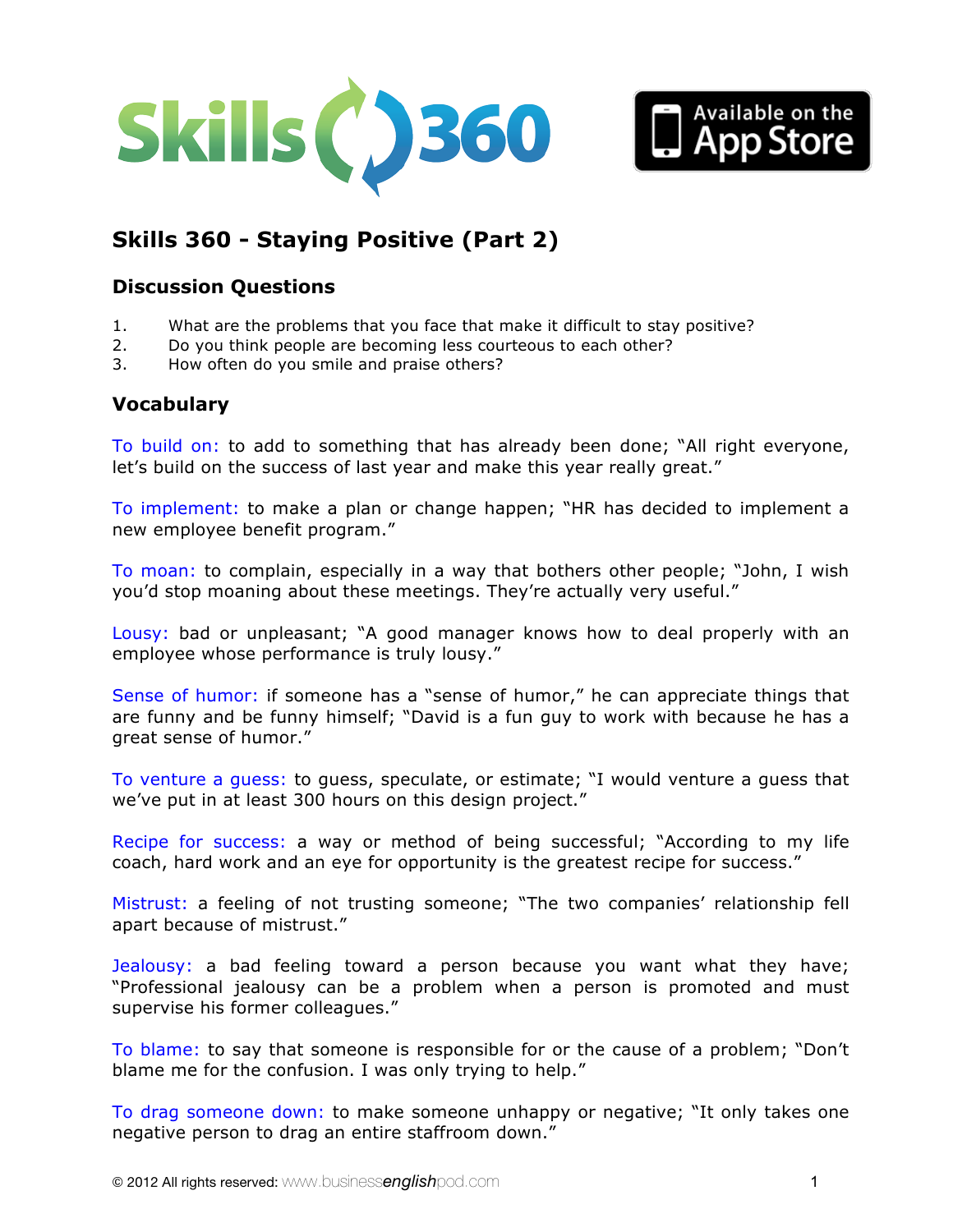To go one's way: if something "goes your way," it benefits you or turns out well; "I thought we put in a great bid, but things didn't go our way in the selection process."

Empathetic: able to understand someone because you can imagine how it feels to be them; "As a former salesman himself, Dan is very empathetic when it comes to handling the sales staff."

To give in: to stop resisting or try to prevent something from happening; to accept that you can't win; "After a month-long strike, management finally gave in and accepted the union's demands."

To suck: be terrible, informally; "Gee it really sucks that we have to work on the weekend. I had big plans."

Universal: true about or applicable to everyone, every place, or every situation; "The United States is the only developed country without a universal health care system."

Courtesy: polite and respectful behavior; "Before doing business in another country, it is a good idea to learn their rules of courtesy."

To kill something: to eliminate, turn off, or stop something before it's finished; "Jerry, could you kill the lights so we can see this video better?"

To stand out: to be different or impressive; "Of all the interviewees, I really thought the woman from IBM stood out the most."

To compliment: to say something nice to someone; "Before I begin my presentation, I'd just like to compliment you on your wonderful facilities."

To praise: if you "praise" someone, you tell them they have done something well; "Tom praises his employees whenever they succeed, but he's not afraid to criticize them for failures."

Addictive: if something is "addictive," you want more of it because it makes you feel good; "The producers were happy that critics described the new TV series as addictive."

To gush: to express positive emotions very strongly, often too strongly; "I can't stand hearing Joanne gush about her wonderful new colleagues."

Pollyanna: someone who is always positive or optimistic, even when it's not realistic; "The president doesn't want a pollyanna for an advisor; he'd rather hear the truth."

Obstacle: a problem or challenge that makes it difficult to do something; "We encountered some major legal obstacles in setting up a new factory in Indonesia."

To find fault: to blame or criticize someone; "I feel like my boss is always finding fault with me even for very small things."

To turn a blind eye: to ignore something bad; "The inspector said he would turn a blind eye to our safey violations if we gave him money."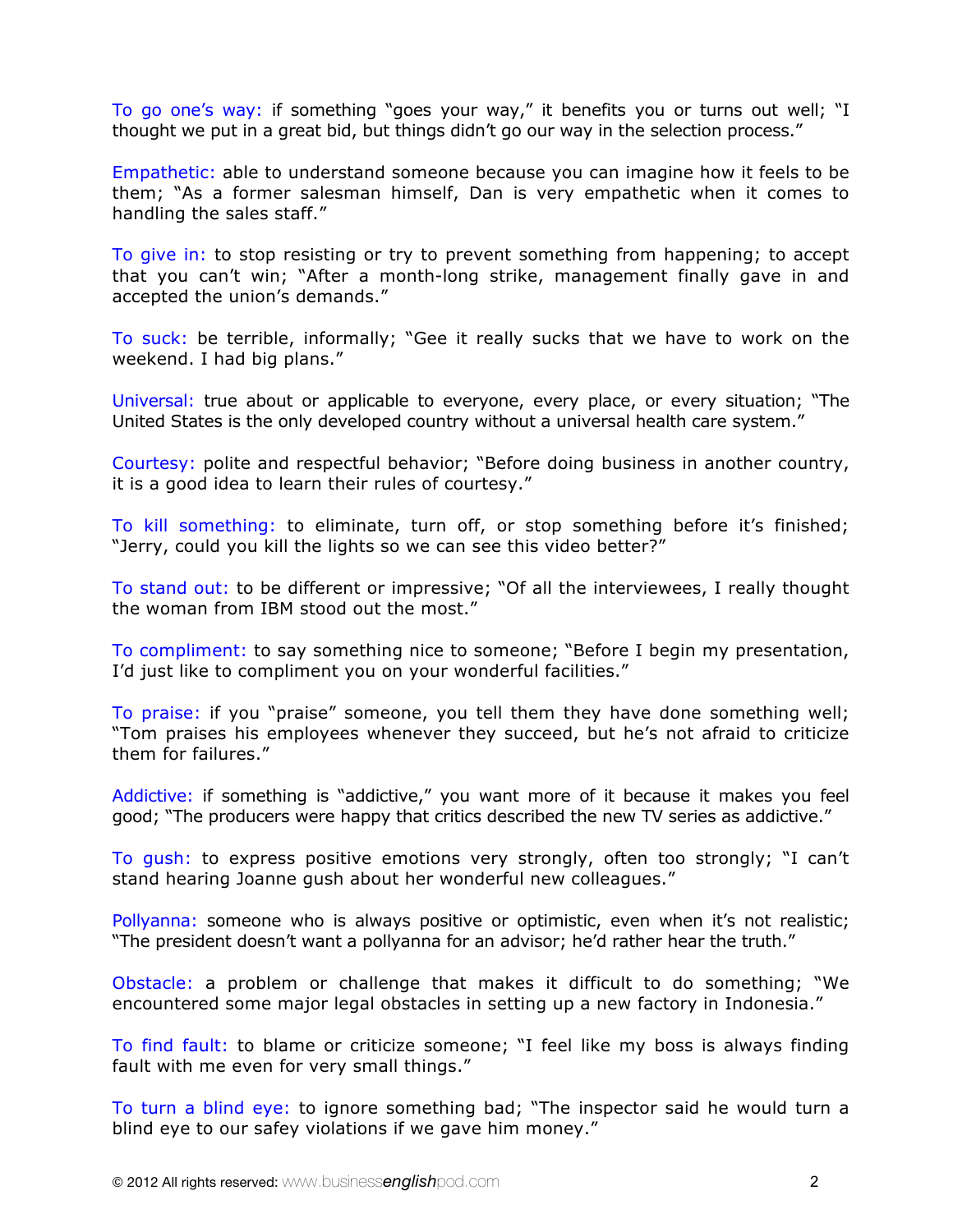# **Transcript**

Hello and welcome back to Skills 360. I'm your host Tim Simmons. In today's lesson we're going to build on last weeks ideas and look at how you can implement at positive attitude at work.

Think about this for a second: what kind of people do you like to be around? People who moan and complain and talk about how lousy their life is? Or people who have a sense of humor, who smile, who say "great to see you," and who can find solutions to problems? Well, I'm going to venture a guess here and say that you prefer to spend your time with the second type of person. Why? Because they make you feel good.

In our last episode we talked about positive thinking. Today it's all about maintaining a positive attitude toward *others*. And we've just identified one great reason to do this: it makes people feel good. And if you can do that, then customers will want to do business with you, colleagues will want to work with you, and bosses will want to see you do well. That's certainly a recipe for success.

But as you know, it's not always easy. Staying positive can be very difficult, especially when other people are negative. Sometimes we're faced with mistrust, jealousy, fear, and blame. Sometimes the people we work with seem determined to drag us down. And sometimes things don't go our way. We make mistakes. We don't meet deadlines. We encounter huge problems. At times like these, it can be pretty hard to smile and say, "what a great day." But it's important to try. Others may complain, but we should refuse to participate. We can still be empathetic. We can still say, "I'm so sorry you feel that way." But we should try not to give in to negativity and say, "yeah, life really does suck."

So what does having a positive attitude involve? Let's start simple, with a smile. Smiling is one of the only universal human expressions. It means the same thing, and has the same power, in almost every culture. Smile at others, and they'll smile back. It doesn't matter what business you're in, or what situation. Whether you're a computer tech helping a company with its servers or an executive walking into a high-powered interview. Just smile.

Another part of a positive attitude is courtesy. Yes, that means saying please and thankyou and how do you do. But it's more than that. Hold the door open for people. Shake their hands. Buy them a coffee. These simple things can do a lot to make people feel good. And here's a tip: it's pretty easy to surprise people by showing courtesy in email and other online communication. Technology has killed a lot of common courtesy, so stand out by showing you haven't forgotten how to be polite.

Now, it's not just about how you say things, it's also about *what* you say. Think about the last few people you talked with at work. What did you talk about? What did you say? Did you talk about problems and failures, or did you talk about successes? It can be pretty easy to focus on what is going wrong and on what needs to be improved. But we can't forget to say good things. That means complimenting and praising people. Like this: "Hey Dave, I think you did a great job on that report." Or "Susan, I'm really glad you're working on this project with us." Most of us could do with more of this positive talk in our lives. Success is addictive, and reminding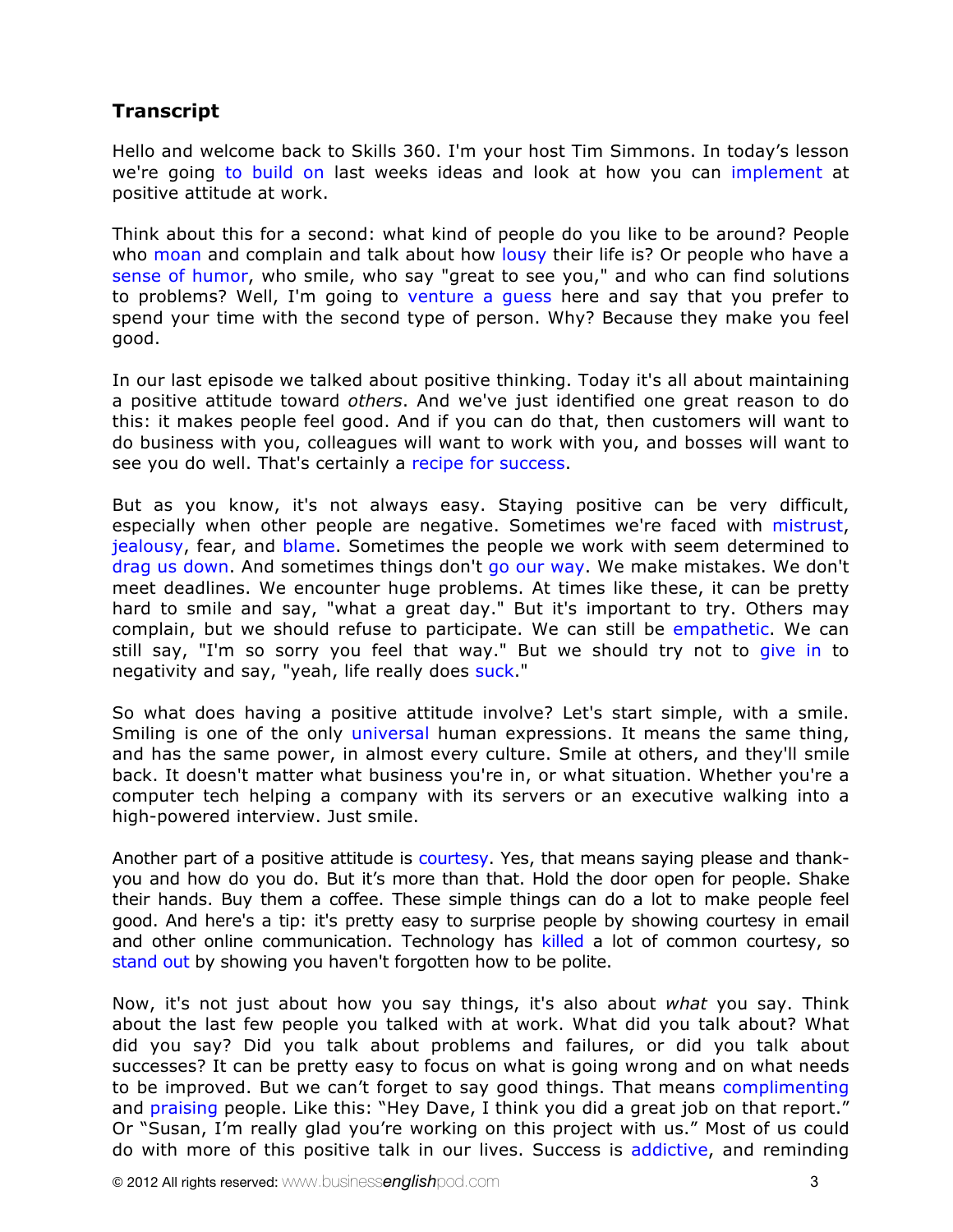people of their successes is motivating.

Of course, balance is important. You don't want to constantly gush with praise. You don't want to "things are great!" when they really aren't. Because you don't want people to think you're a pollyanna. A "pollyanna" is someone who *only* sees good things and thinks everything is wonderful even when it isn't. That's not realistic. Because problems happen. There are obstacles that we need to face. Having a positive attitude doesn't mean *ignoring* those problems. It means facing them creatively and looking for solutions.

Imagine you're working late with your team and the server goes down. What do you do? Do you say to everyone "crap, now we'll never get this done." Or do you say "let's get tech support in here right away so we can fix this thing"? In other words, do you see limits or do you look for solutions? And which type of person do you want leading the team?

Right, so let's review what we've talked about here. First, a positive attitude makes people feel good and want to work with you. Second, it's especially important to stay positive when faced with negativity. Next, being positive can be as simple as smiling and being courteous. It also means remembering to praise people and talk about the good things, rather than criticizing and finding fault. But it *doesn't* mean turning a blind eye to problems. Instead, it means looking for solutions and possibility. And if you can do these things, you'll be both happier and more successful. I guarantee it.

That's all for today. If you'd like to test yourself on what we've just covered, have a look at the **myBEonline.com** website. There you'll find a quiz about today's show as well as a complete transcript.

So long. And see you again soon.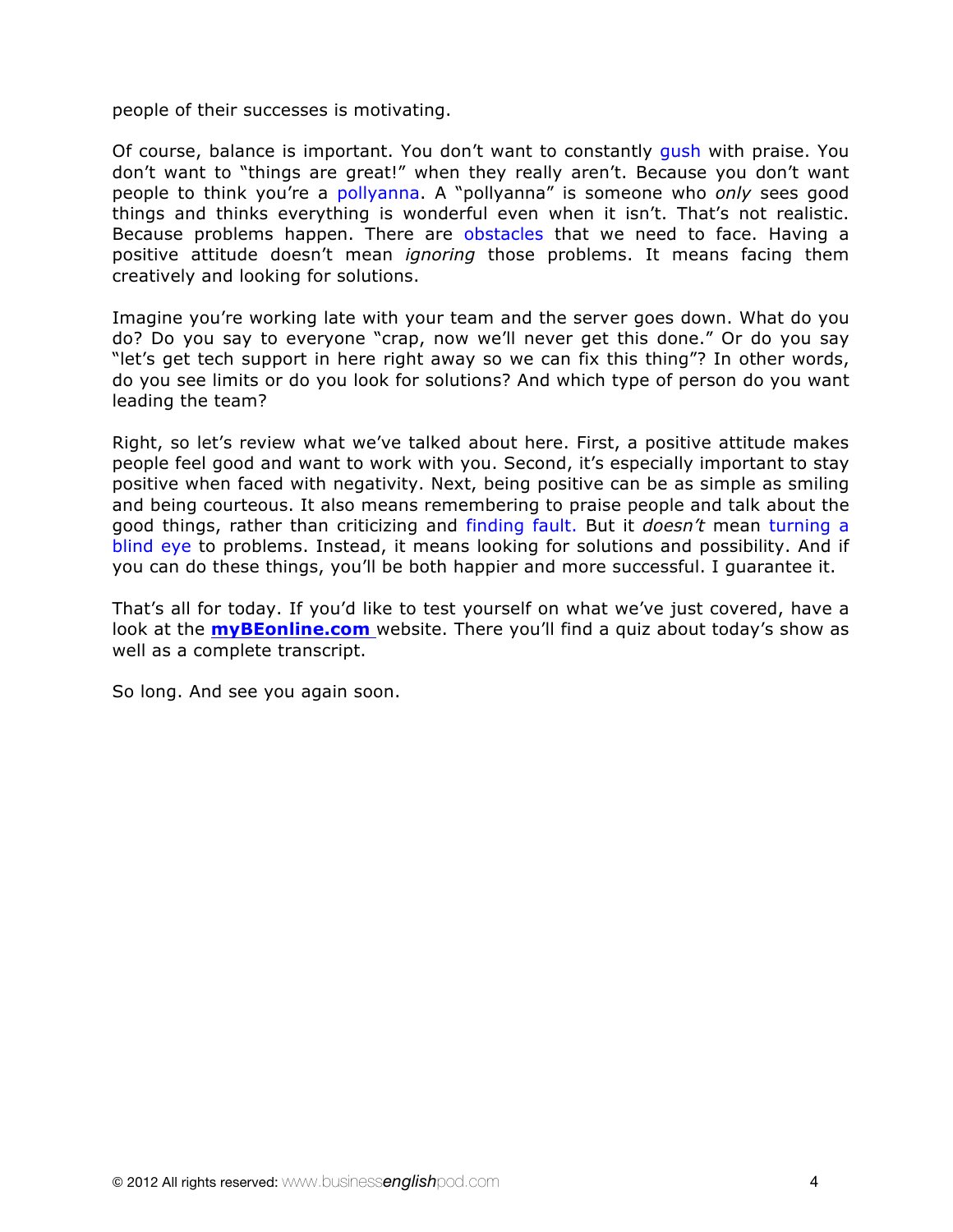### **Review**

- 1. What is the primary reason Tim says that we should maintain a positive attitude toward other people?
	- A It is respectful.
	- B It is easier than being negative.
	- C It makes them feel good.
	- D It is expected.
- 2. Tim mentions mistrust, jealousy, mistakes and problems as…
	- A … issues that a positive attitude can counterbalance.
	- B … reasons that it may be difficult to stay positive.
	- C … common workplace complaints.
	- D … unfortunate consequences of negative thinking.
- 3. What does Tim imply about smiling?
	- A It can make people think you are a pollyanna.
	- B It has a positive impact everywhere.<br>C It is difficult to convev electronically.
	- It is difficult to convey electronically.
	- D It can be interpreted as false positivity.
- 4. According to Tim, what is one way that you can stand out as especially courteous?
	- A By helping people who are less fortunate.
	- B By taking the time to ask people how they are.
	- C By having a sense of humor.
	- D By being polite in electronic communication.
- 5. What does Tim say about compliments and praise? [choose 2]
	- A They motivate people.
	- B They should be reserved for special situations.
	- C They are one way of solving problems.
	- D They should be balanced with realism.
- 6. When faced with problems, we should look for  $\blacksquare$ .
	- A Reasons
	- B Solutions
	- C Distraction
	- D Support